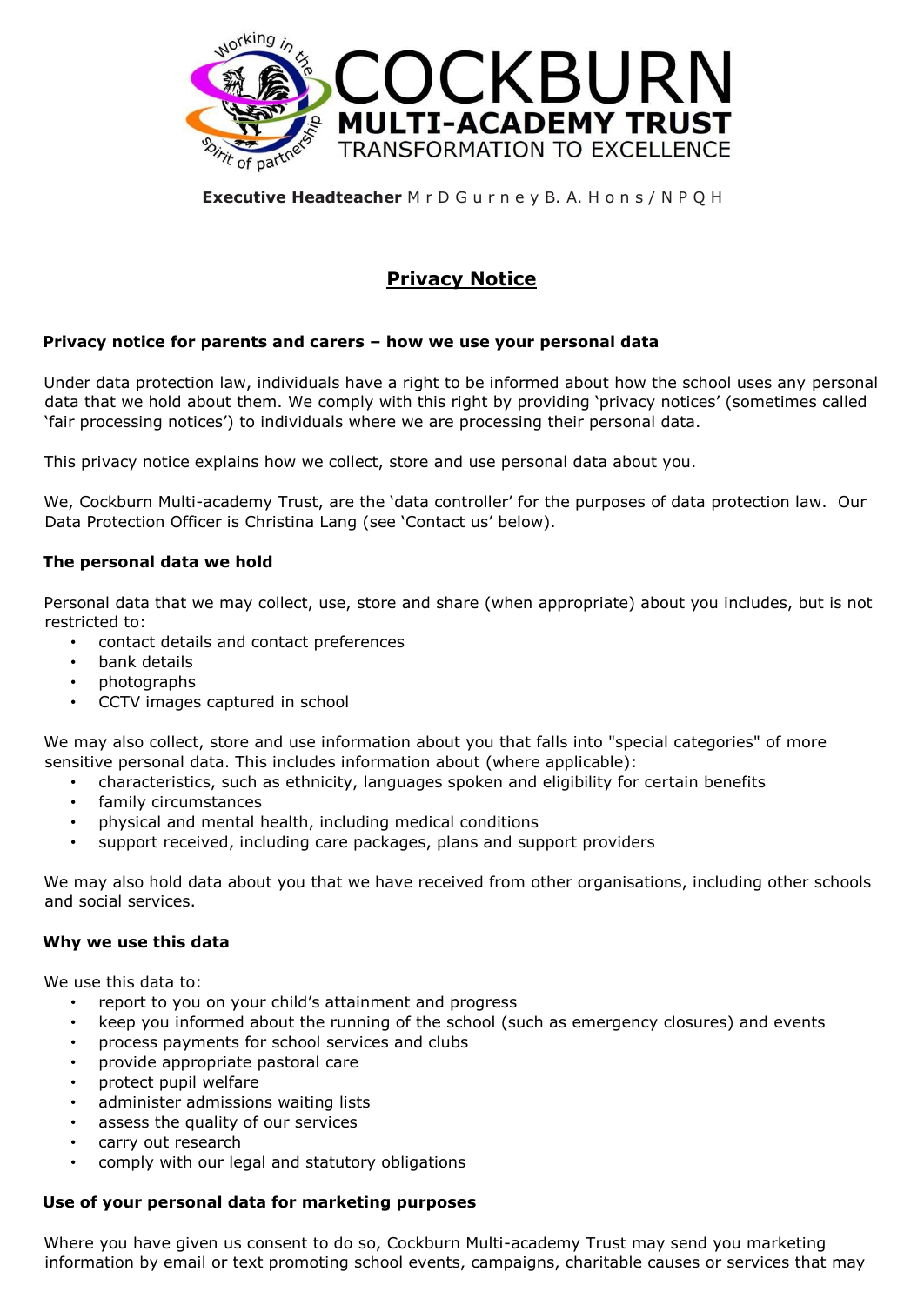be of interest to you. You can withdraw consent or 'opt out' of receiving these emails by emailing info@cockburnschool.org.

# **Our legal basis for using this data**

*.* 

We only collect and use your personal data when the law allows us to. Most commonly, we process it where:

- we need to comply with a legal obligation
- we need to perform an official task in the public interest
- we need to fulfil a contract we have entered into with you
- Less commonly, we may also process your personal data in situations where:
- we have obtained consent to use it in a certain way
- we need to protect an individual's vital interests (protect their life)

Where you have provided us with consent to use your data, you may withdraw this consent at any time. We will make this clear when requesting your consent, and explain how you would go about withdrawing consent if you wish to do so.

Some of the reasons listed above for collecting and using your personal data overlap, and there may be several grounds which justify our use of your data.

#### **Collecting this information**

While the majority of information we collect about you is mandatory, there is some information that can be provided voluntarily.

Whenever we seek to collect information from you, we make it clear whether you must provide this information (and if so, what the possible consequences are of not complying), or whether you have a choice.

#### **How we store this data**

We keep personal information about you while your child is attending our school. We may also keep it beyond their attendance at our school if this is necessary in order to comply with our legal obligations.

# **Data sharing**

We do not share information about you with any third party without consent unless the law and our policies allow us to do so.

Where it is legally required, or necessary (and it complies with data protection law), we may share personal information about you with:

- our local authority to meet our legal obligations to share certain information with it, such as safeguarding concerns and information about exclusions
- Government departments or agencies
- our regulator e.g. Ofsted
- suppliers and service providers to enable them to provide the service we have contracted them for
- financial organisations
- our auditors
- survey and research organisations
- health authorities
- security organisations
- health and social welfare organisations
- professional advisers and consultants
- charities and voluntary organisations
- police forces, courts, tribunals

# **Transferring data internationally**

Where we transfer personal data to a country or territory outside the European Economic Area, we will do so in accordance with data protection law.